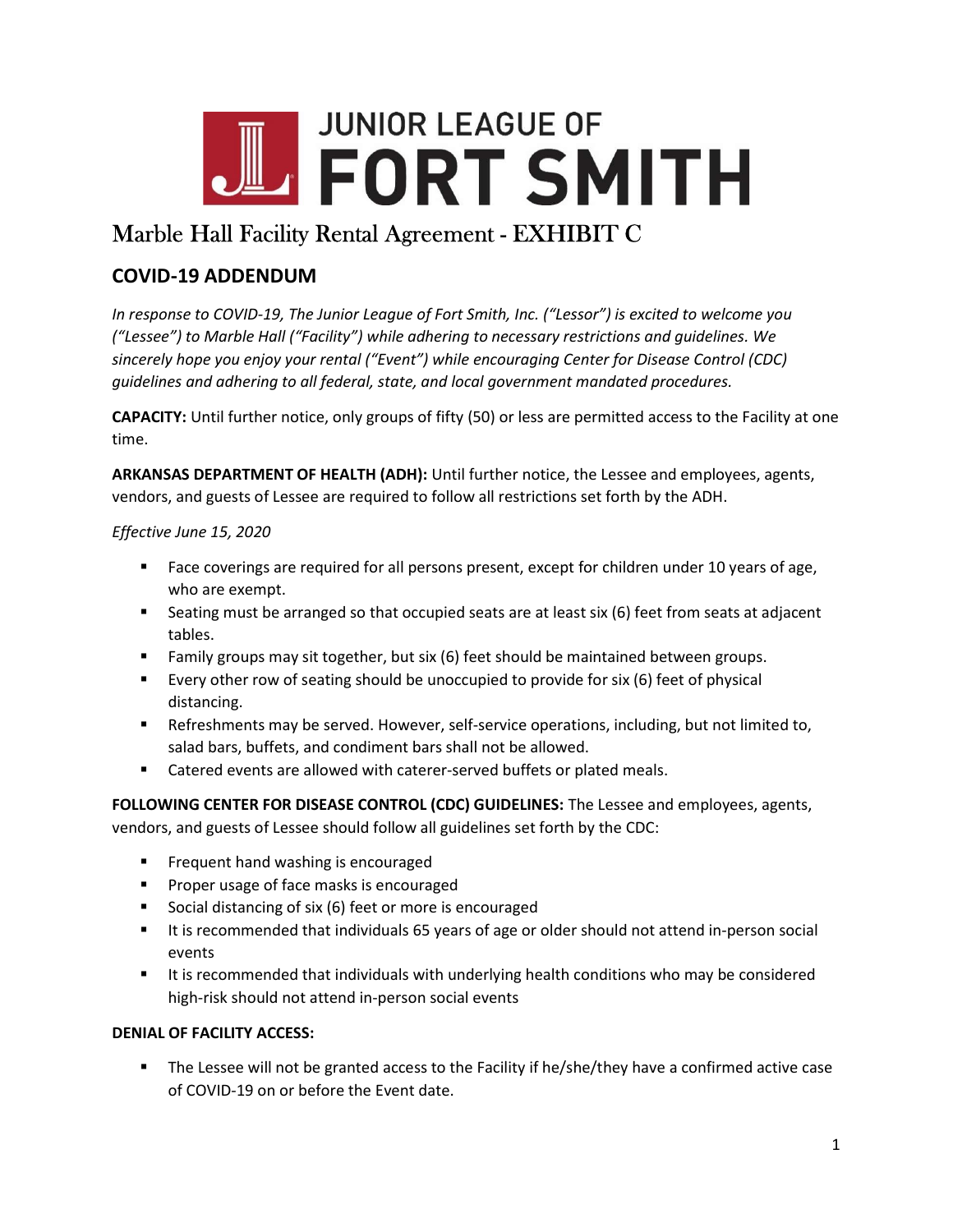- The Lessee will not be granted access to the Facility if he/she/they have had known exposure to someone with COVID-19 in the past fourteen (14) days.
- The Lessee will not be granted access to the Facility if he/she/they have fever, cough, shortness of breath, sore throat, loss of taste or smell, or any other signs indicating he/she/they may have COVID-19.

The Lessee is not permitted, under any circumstances, to allow an attendee, vendor, agent, or guest onto the premises if any of the following occurs:

- **The individual has a confirmed positive case of COVID-19**
- The individual has been in contact with someone who has tested positive for COVID-19 within fourteen (14) days prior to the Event date
- The individual has a fever, cough, shortness of breath, sore throat, loss of taste or smell, or shows other signs indicating that he or she may have COVID-19
- **The individual did not bring an adequate form of face covering**
- The individual refuses to comply with Lessor procedures, Arkansas Department of Health restrictions, and/or CDC guidelines

THE FACILITY: The Lessor has taken necessary measures to protect the Lessee and guests by implementing the following:

- The Facility will be cleaned and disinfected before and after all rentals
- **Touchless soap dispensers have been made available for use**
- Hand sanitizer has been made available for use

ELIGIBLE REFUNDS: The Lessor agrees to refund the rental fee, less any fees incurred by Lessor on behalf of Lessee, so long as the Lessee notifies Lessor of cancellation one (1) week prior to the Event date and so long as it is satisfactorily proven that late cancellation is due to COVID-19 constraints.

- The Lessor reserves the right to request proof that cancellation was in fact due to COVID-19 constraints. If satisfactorily proven, the Lessor agrees to refund the Lessee within fourteen (14) days of the previously scheduled Event date.
- The Lessor reserves the right to cancel the Event without warning in response to federal, state, or local government mandated closure. If this occurs, the Lessor agrees to refund the rental fee, less any fees already incurred by Lessor on behalf of Lessee.
- **The Lessor reserves the right to cancel the Event without warning if it becomes known that an** outbreak occurred inside the Facility immediately prior to the scheduled Event. The Lessor agrees to refund the rental fee, less any fees already incurred by Lessor on behalf of Lessee.

HOLD HARMLESS: The Lessee is responsible for his/her/their guests, employees, vendors, and agents and their observance of all rules and regulations specified by the Lessor, the Arkansas Department of Health, and the Center for Disease Control. Lessee agrees to hold Lessor, and the officers, directors, and employees acting on behalf of Lessor, harmless in the event that Lessee or Lessee's guests do contract COVID-19 at the Event.

Not abiding by the Facility rules could result in loss of some, or all, of the deposit, at the discretion of the Lessor.